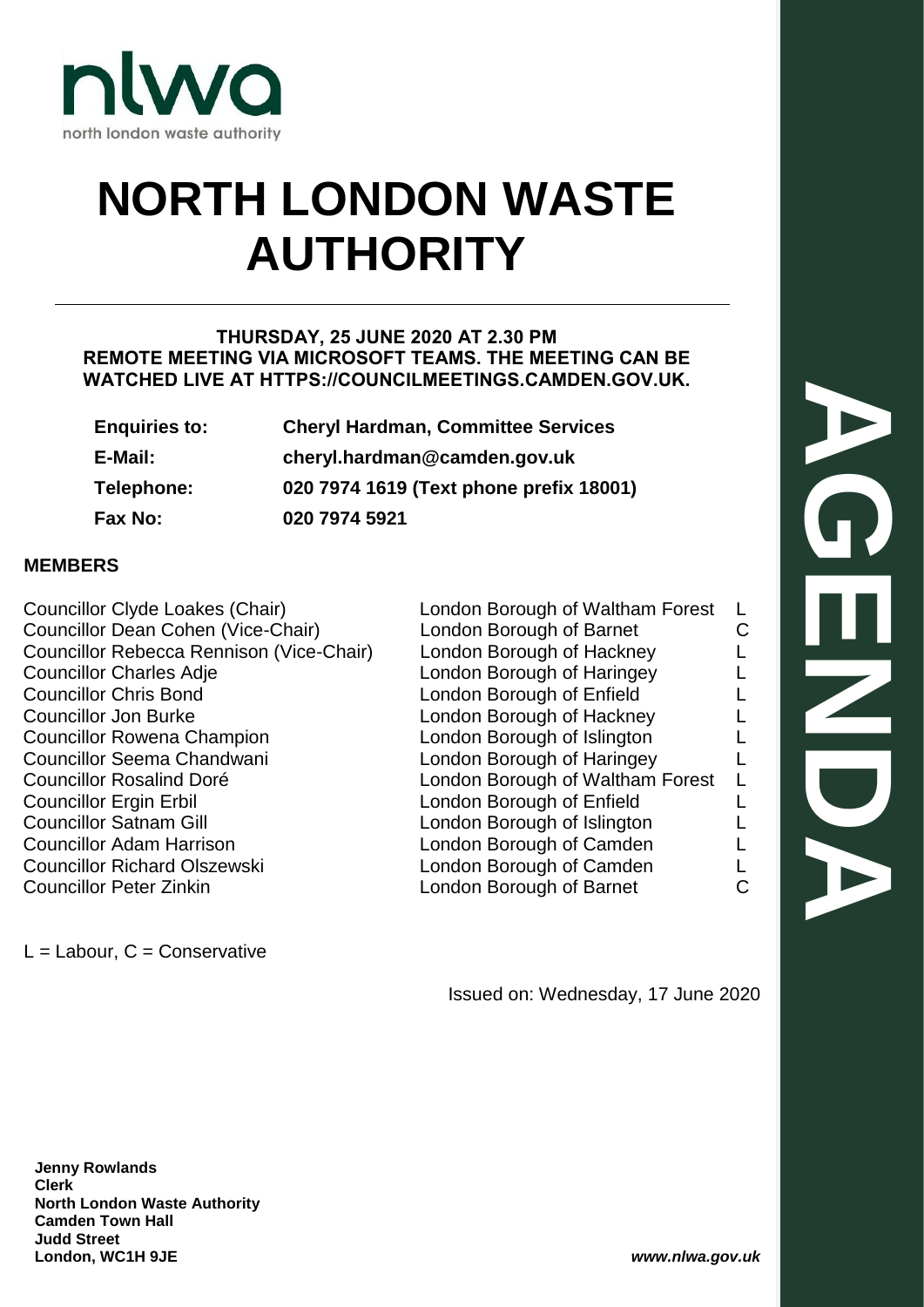# **REMOTE MEETINGS OF THE NORTH LONDON WASTE AUTHORITY**

Everyone is welcome to watch public meetings of the Authority to see decisions being made. Agendas for these meetings are available in advance at: [https://www.nlwa.gov.uk/ourauthority/our](https://www.nlwa.gov.uk/ourauthority/our-meetings)[meetings.](https://www.nlwa.gov.uk/ourauthority/our-meetings)

If you are interested in a particular item being considered at a meeting and you wish to speak (called making a deputation), you must make your request in writing to Cheryl Hardman by emailing cheryl.hardman@camden.gov.uk or by sending a letter to Cheryl Hardman, Committee Services, Crowndale Centre, 218 Eversholt Street, London, NW1 1BD. If you wish to discuss your deputation request or have any other queries please call 020 7974 1619.

Written deputation requests for the meeting must be received by **9am** on **Tuesday, 23 June 2020**. The request will be considered in line with NLWA Standing Order A.17 regarding deputations. You can view the standing orders at: [https://www.nlwa.gov.uk/ourauthority/governance.](https://www.nlwa.gov.uk/ourauthority/governance)

If you require special assistance to enable you to address a meeting, please contact the committee clerk using the details on the front of the agenda as soon as possible and they will make arrangements to assist you. Please note that if insufficient notice is provided it may not be possible to help you.

The Authority consists of fourteen councillors, with each of the seven constituent councils (Barnet, Camden, Enfield, Hackney, Haringey, Islington and Waltham Forest) appointing two of their own councillors to serve on the Authority. Officers of the Authority attend the meeting to present reports and give advice but only the councillors make decisions at the meeting.

The Chair of the meeting controls the debate. Those present discuss the business by addressing the Chair; this helps to keep the debate in an orderly manner. The Chair takes each item in turn and when s/he considers there has been sufficient debate, s/he will call for a decision on the item. At this stage, a vote may be taken on the recommendations, which are either found at the front of each report or put forward by Councillors. The reports are usually taken in the order on the agenda. Please note that it is not possible for you to take part in the discussion (unless you are invited to make representations.)

The Local Government (Access to Information) Act allows the Authority to discuss certain items in private. Due to the nature of the business under consideration, there are normally confidential items at every meeting of the Authority. Such items are discussed at the end of the meeting. The live meeting stream will be paused and public speakers will be asked to leave the remote meeting.

Members of the public have a right to take their own recordings of public meetings for reporting purposes. This does not apply to any of the Authority's meetings which are private or not open to the public. Laws on public order offences and defamation still apply, and you should exercise your rights with responsibility. Please respect the views of others when reporting a meeting.

You may be asked to stop filming, photographing or recording a meeting if this in some way becomes disruptive to the meeting.

This meeting will be broadcast live via [https://councilmeetings.camden.gov.uk.](https://councilmeetings.camden.gov.uk/)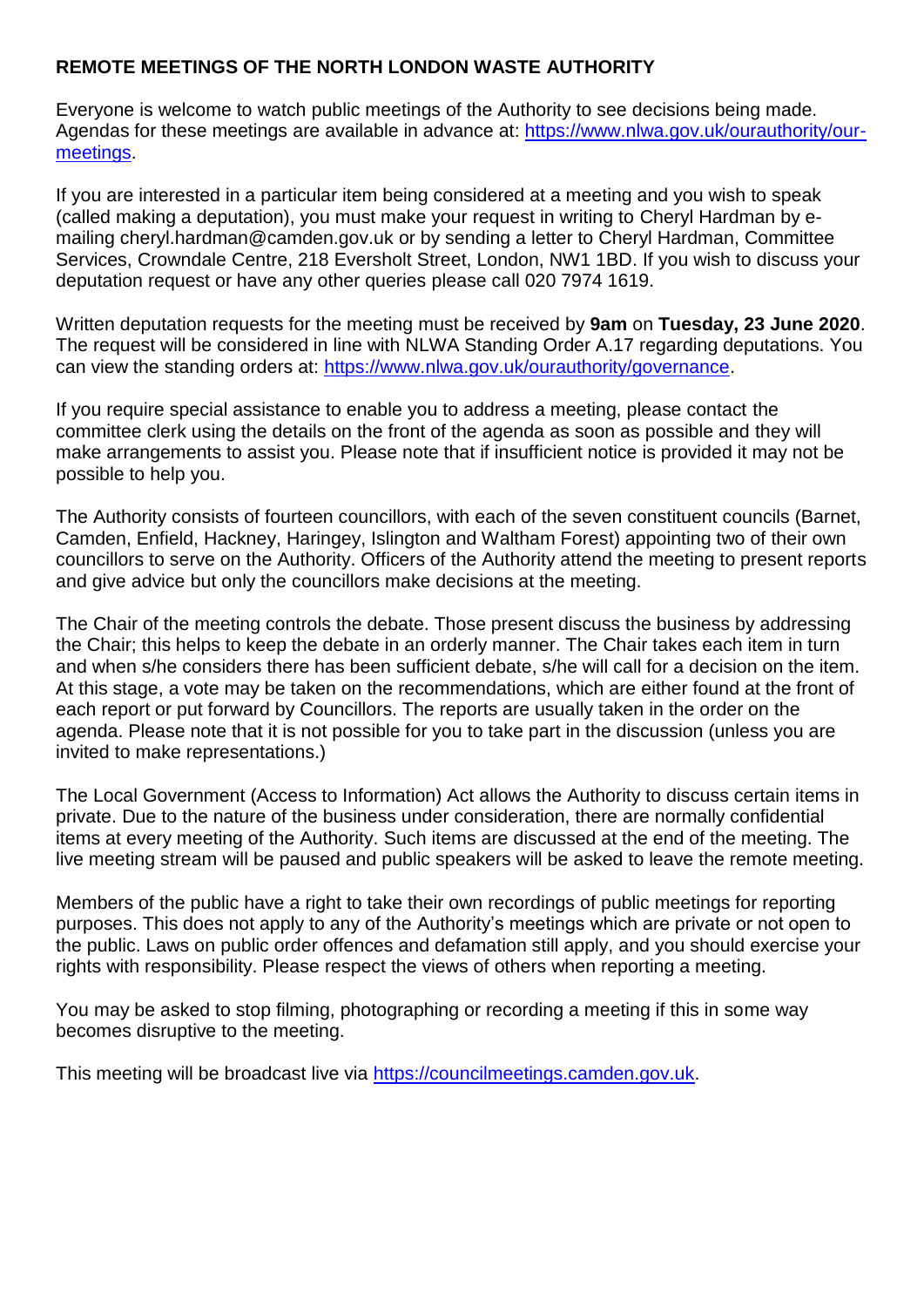# **Remote meeting etiquette**

Participants<sup>1</sup> in remote meetings are asked to adhere to the following guidelines:

# **Preparing for the meeting**

- If you are planning to attend, make sure you have informed the committee officer named on the agenda front sheet, so that a full list of those expected at the meeting can be prepared.
- Ensure you have read the report(s) before the meeting.
- Ensure that you are located in an area where you are unlikely to be disturbed.
- Ensure that your broadband connection is sufficiently stable to join the meeting. If your connection has low bandwidth, you might need to ask others using your broadband connection to disconnect their devices from the broadband for the duration of the meeting. If the does not help, you may wish to try connecting your device to your router using an Ethernet cable.
- Ensure that your background is neutral (a blank wall is best) and that you are dressed appropriately for a meeting held in public.
- Ensure that the camera on the device that you are using is positioned to provide a clear, fronton view of your face. This may involve thinking about lighting in the room you are in (for example, sitting in front of a window may plunge your face into shadow) or putting your webcam, laptop or tablet on top of a couple of books so that you can look into the camera face on.
- Ensure that you are familiar with the functions of the software you are using. The committee officer will be online 15 minutes before the meeting start time to give everyone time to join and deal with any technical challenges, so try to join the meeting at least 5 minutes before the meeting start time to make sure that everything is working.
- Ideally, you should use earphones or a headset to participate in meetings as it reduces the risk of feedback from using your device's external speaker and reduces background noise from your surroundings.

# **At the meeting**

1

- Join the meeting promptly to avoid unnecessary interruptions.
- Mute your microphone when you are not talking. If you are an officer or a deputee, please turn off your video when not speaking in order to reduce bandwidth.
- Only speak when invited to do so by the Chair.
- When speaking for the first time, please state your name.
- Keep comments, questions and other contributions brief and to the point.
- If referring to a specific page on the agenda, mention the page number.
- The 'chat' function must only be used by Authority members to indicate a wish to speak, to indicate that they are having a connection issue or to make a request for a formal vote. It is not to be used for conversations and should be used in an appropriate and professional manner at all times.
- Once you no longer need to participate in the meeting, please leave the call; you can still watch via the public video stream if you wish. Once the Chair closes the meeting, all remaining participants should leave the call promptly.

<sup>1</sup> Participants are defined as members of the Authority/Committee; other councillors who seek to address the Authority; officers advising the Authority or presenting reports; any external partners / third-parties invited to address or advise the Authority; and deputees.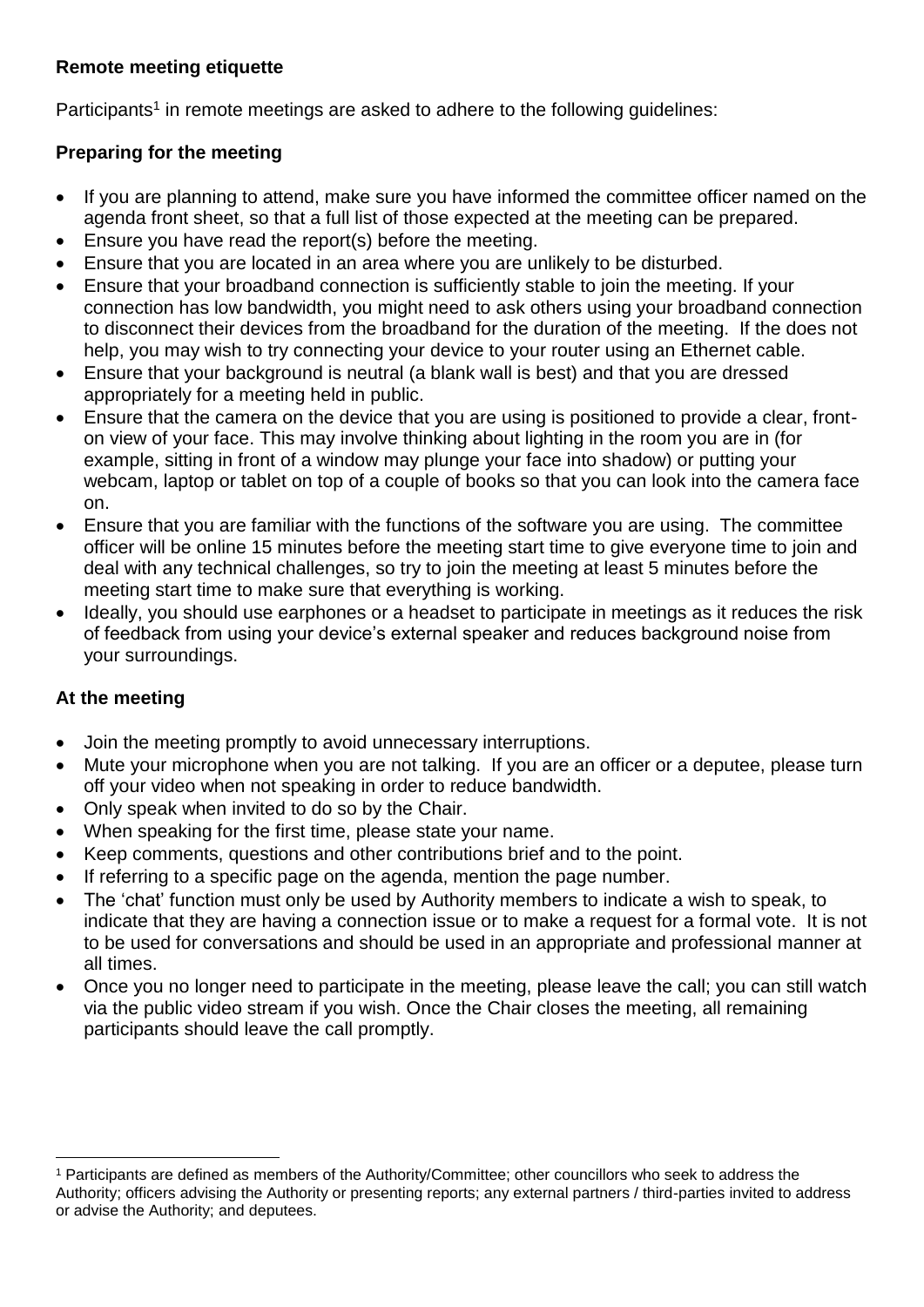# **Exempt or confidential items**

The Authority may need to go into closed session to consider information that is confidential or exempt from publication. If this happens, the Authority will pass a resolution to that effect, the public feed will be cut and any participant who is not a member of the Authority will be asked to leave the meeting. If you are asked to leave the meeting, please end your connection promptly. Any connections that are not ended promptly will be terminated by the committee officer.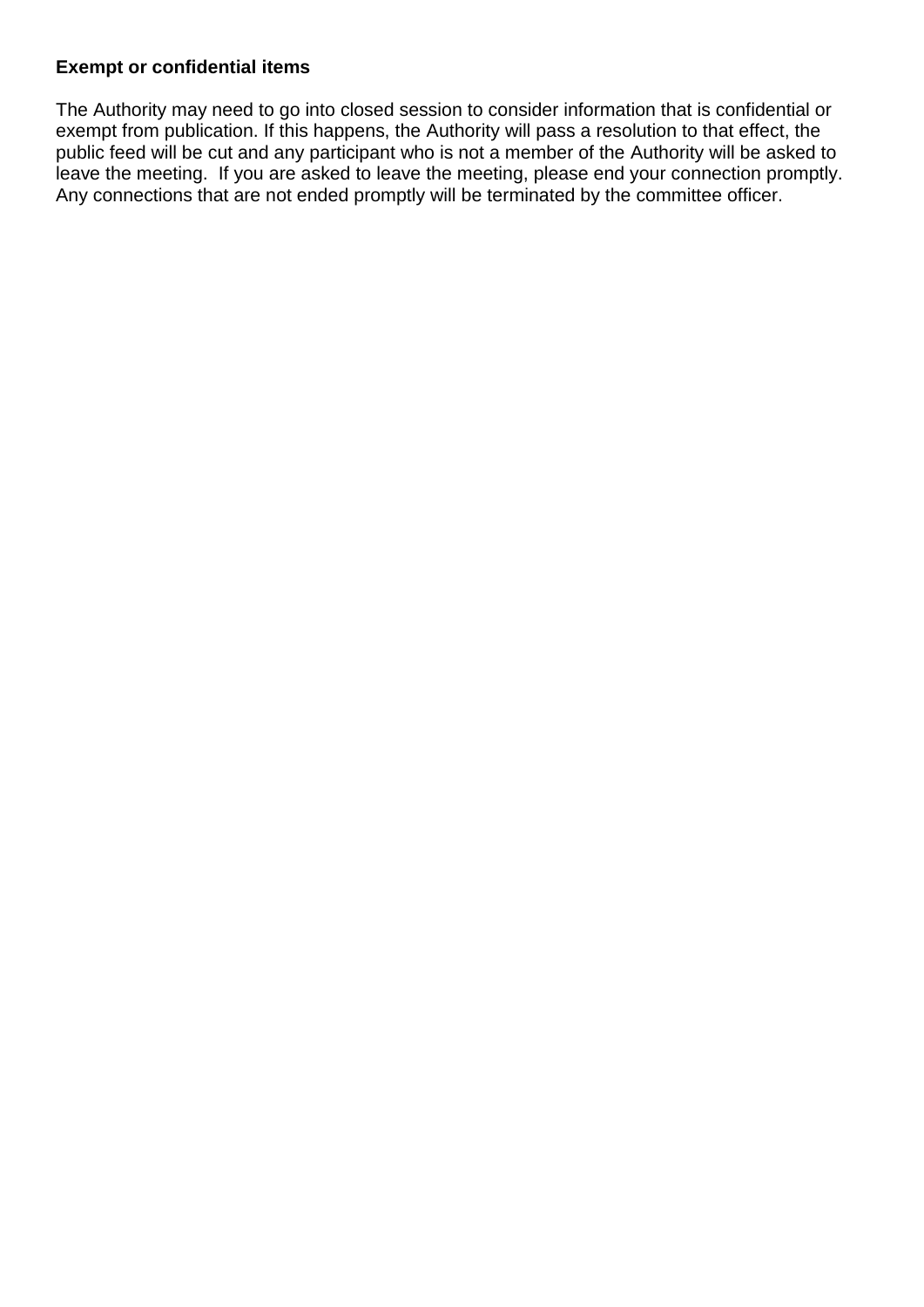# **WEBCASTING NOTICE**

**This meeting will be broadcast live via [https://councilmeetings.camden.gov.uk.](https://councilmeetings.camden.gov.uk/) The whole of the meeting will be filmed and recorded, except where there are confidential or exempt items, and the footage will be on the Internet for at least 6 months. A copy of it will also be retained in accordance with Camden Council's and the NLWA's data retention policies.**

**If you make a representation to the meeting you will be deemed by the Authority to have consented to being filmed and to the possible use of those images and sound recordings for webcasting and/or training purposes.**

**The Authority is obliged by law to allow members of the public to take their own recordings and images of this remote meeting. The Authority will only seek to prevent this should it be undertaken in a disruptive or otherwise inappropriate manner.**

**The privacy notice that explains Camden Council's use of webcasting data can be seen at: [https://camden.public-i.tv.](https://camden.public-i.tv/) The NLWA's privacy notice can be accessed by contacting the Authority.**

**If you have any queries regarding webcasting or the recording of meetings by the public, please contact the committee clerk.**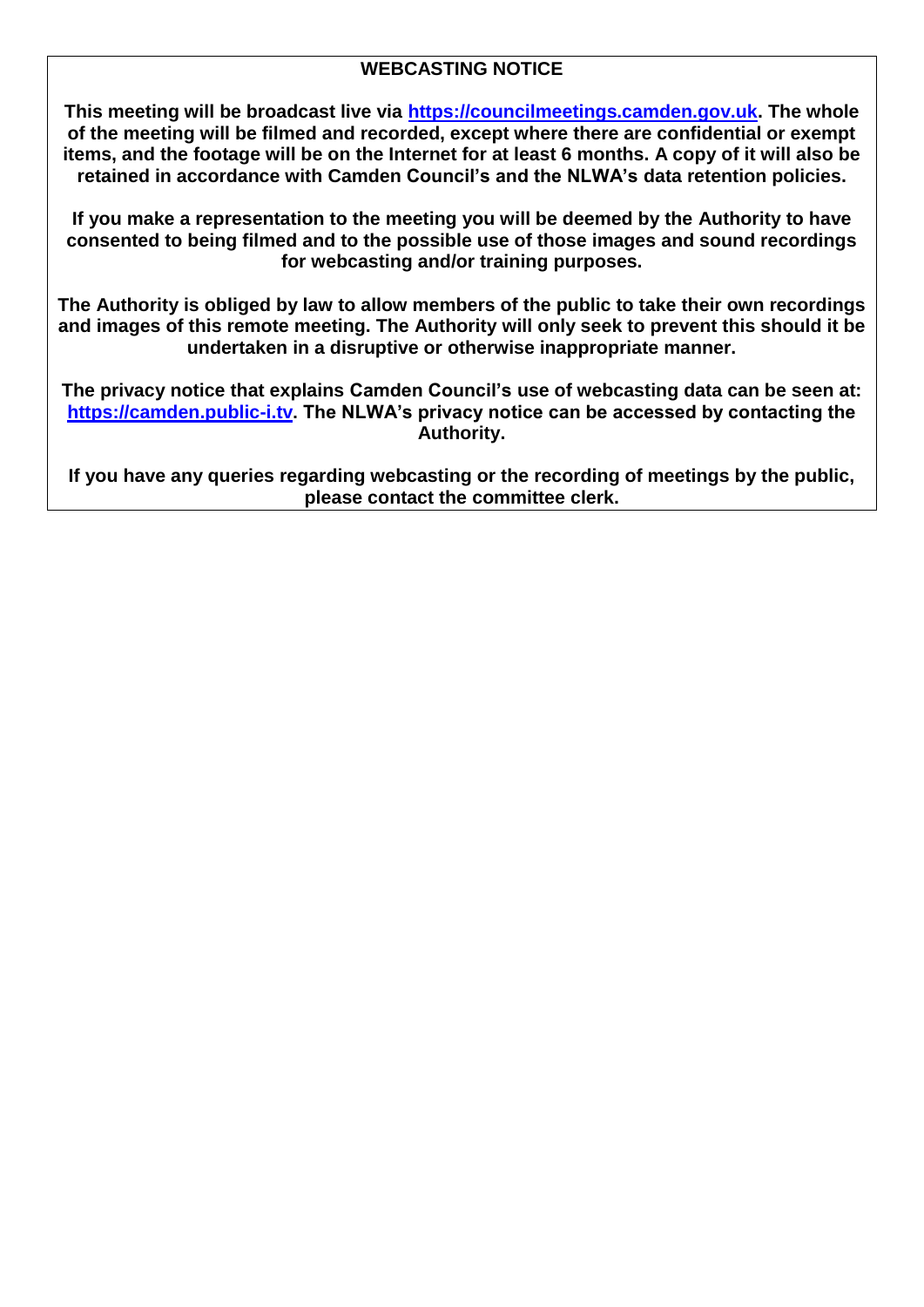# **NORTH LONDON WASTE AUTHORITY 25 JUNE 2020**

# **AGENDA**

#### **Agenda Part I**

#### **1. GUIDANCE ON REMOTE MEETINGS HELD DURING THE CORONAVIRUS NATIONAL EMERGENCY** (Pages 13 - 18)

To agree the North London Waste Authority's procedure rules for remote meetings.

#### **2. APOLOGIES**

#### **3. DECLARATIONS BY MEMBERS OF PECUNIARY, NON-PECUNIARY AND ANY OTHER INTERESTS IN RESPECT OF ITEMS ON THIS AGENDA**

#### **4. ANNOUNCEMENTS**

#### **Broadcast of the meeting**

The Chair to announce the following: 'In addition to the rights by law that the public and press have to record this meeting, I would like to remind everyone that this meeting is being broadcast live to the Internet and can be viewed on Camden Council's website for six months after the meeting. After that time, webcasts are archived and can be made available on DVD upon request.

If you have asked to address the meeting, you are deemed to be consenting to having your contributions recorded and broadcast, including video when switched on, and to the use of those sound recordings and images for webcasting and/or training purposes.'

#### **Any other announcements**

## **5. NOTIFICATION OF ANY ITEMS OF BUSINESS THAT THE CHAIR DECIDES TO TAKE AS URGENT**

#### **6. DEPUTATIONS (IF ANY)**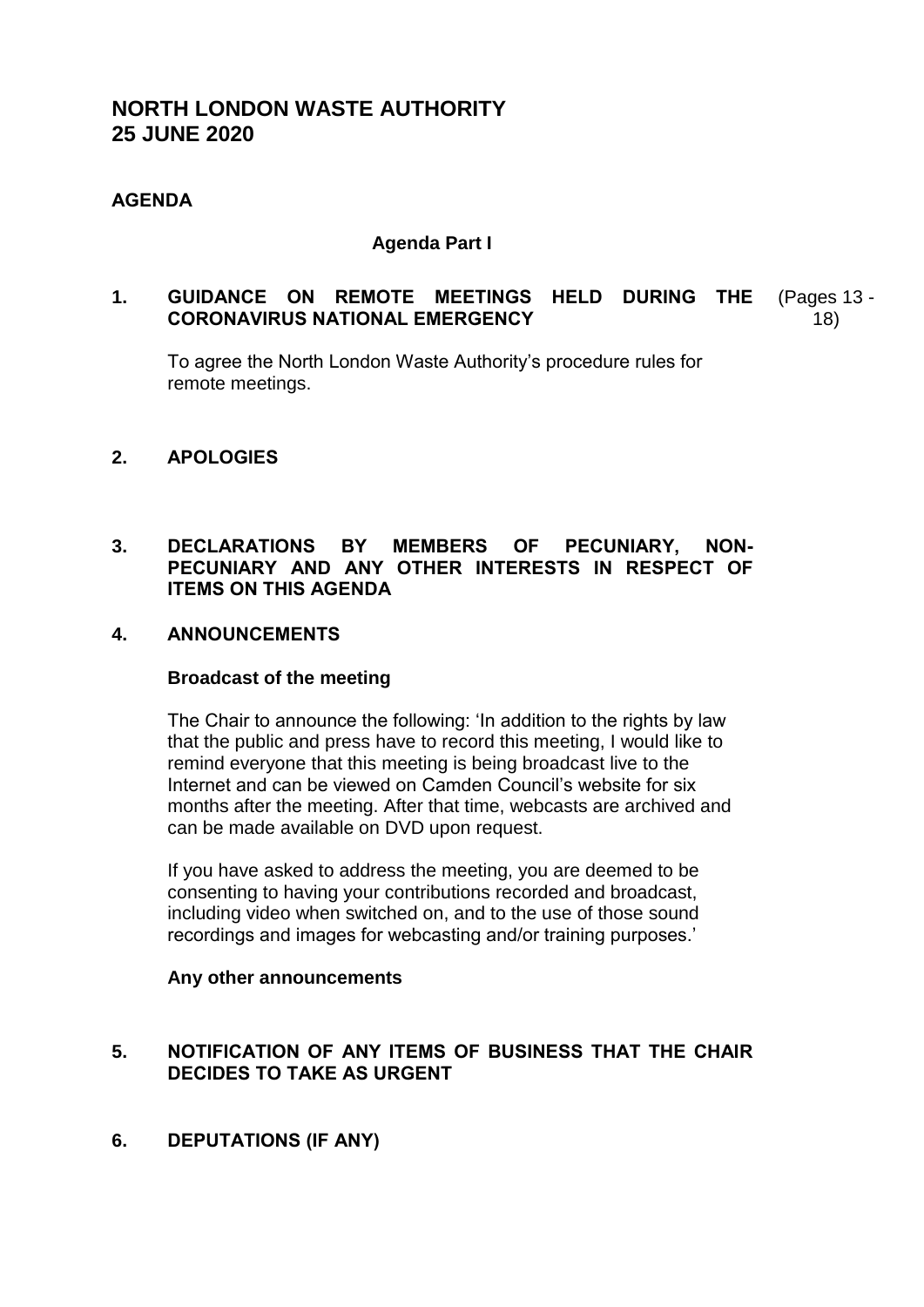|    | <b>MINUTES</b>                                                                     | (Pages 19 -<br>(24) |
|----|------------------------------------------------------------------------------------|---------------------|
|    | To approve and sign the public minutes of the meeting held on 13<br>February 2020. |                     |
| 8. | <b>MEMBERSHIP OF THE AUTHORITY 2020/21</b>                                         | (Pages 25 -<br>28)  |
|    | Report of the Managing Director                                                    |                     |
|    |                                                                                    |                     |

(Pages 29 - 32)

(Pages 33 - 48)

#### **9. DATES OF MEETINGS FOR THE AUTHORITY IN 2020/21**

Report of the Managing Director

This report sets out proposed dates for Authority meetings in 2020/21, and includes information about meetings for the following year.

#### **10. 2019/20 FINANCIAL OUTTURN AND 2020/21 UPDATE**

Report of the Financial Adviser

This report provides details of expenditure and income for 2019/20 and briefly comments on the current financial position for 2020/21. The report indicates that revenue balances at 31 March 2020 were £8.443m, i.e. an increase of £2.903m compared with the February forecast. £2.335m of this is as result of not using the contingency. Other factors were lower than forecast waste tonnages delivered to the Authority, increased income as well as lower than anticipated charges from the new mixed dry recycling contract and administrative savings.

Allowing for the improvement in the revenue balances at 31 March 2020, the 2020/21 first review indicates that the Authority's forecast at 31 March 2021 balances will increase by £2.903m compared with the February report. This improvement strengthens the Authority's ability to manage its services within budget and accommodate potential budget pressures. If this situation is maintained, the Authority will have reserves of £2.903m available to support the 2021/22 budget and therefore reduce the amount that will need to be recovered from boroughs through the levy.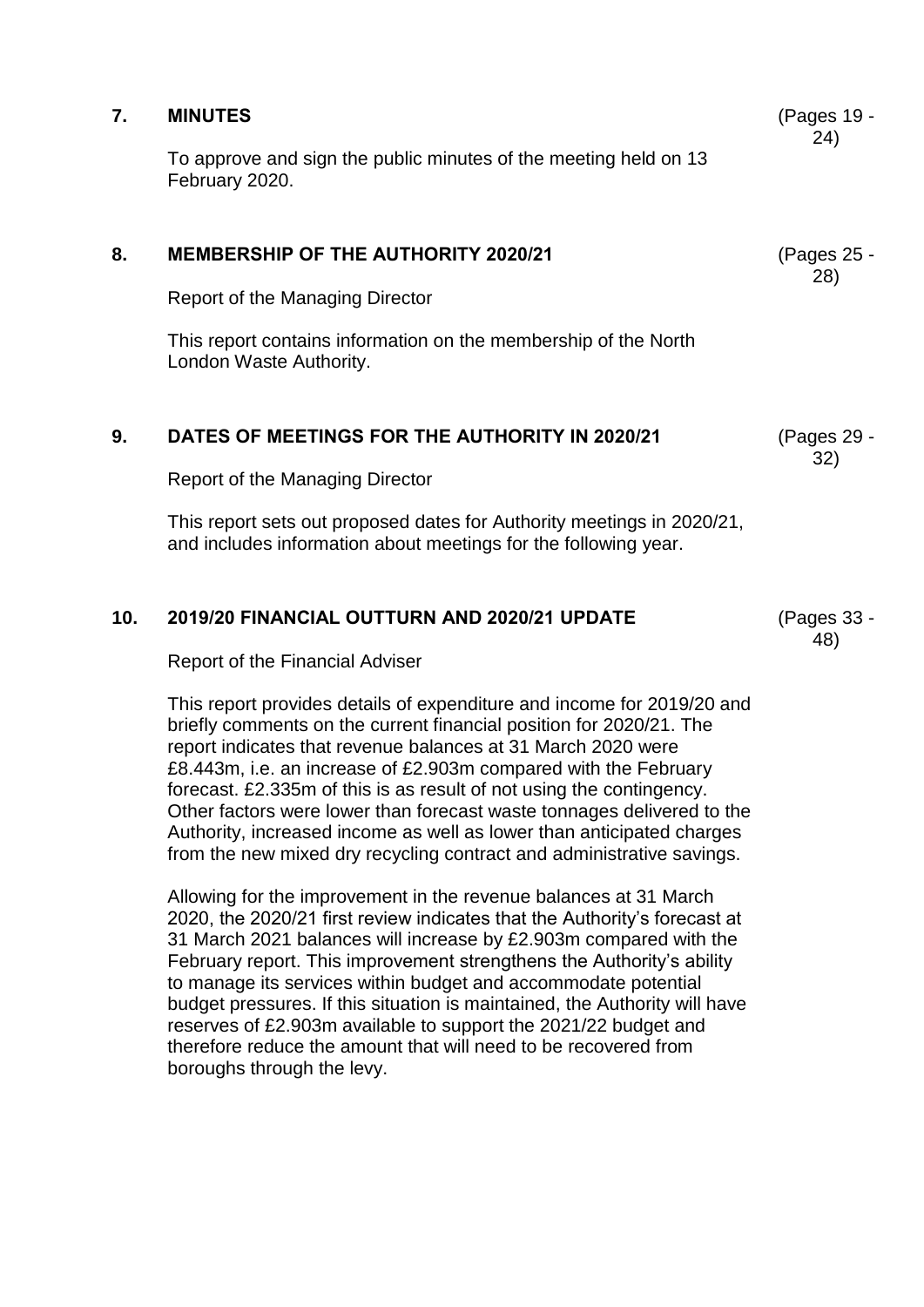| 11. | <b>ANNUAL RISK REVIEW</b>                                                                                                                                                                                                                                                                                                                                                                       | (Pages 49 -          |
|-----|-------------------------------------------------------------------------------------------------------------------------------------------------------------------------------------------------------------------------------------------------------------------------------------------------------------------------------------------------------------------------------------------------|----------------------|
|     | Report of the Managing Director                                                                                                                                                                                                                                                                                                                                                                 | 58)                  |
|     | This report provides the annual review of high-level risks for noting by<br>Members.                                                                                                                                                                                                                                                                                                            |                      |
| 12. | <b>SERVICES UPDATE</b>                                                                                                                                                                                                                                                                                                                                                                          | (Pages 59 -<br>76)   |
|     | Report of the Head of Strategy and Services                                                                                                                                                                                                                                                                                                                                                     |                      |
|     | This report informs Members about the latest operational activities and<br>associated issues dealt with by the Strategy & Services team of the<br>Authority during the COVID-19 Pandemic.                                                                                                                                                                                                       |                      |
| 13. | <b>WASTE PREVENTION UPDATE</b>                                                                                                                                                                                                                                                                                                                                                                  | (Pages 77 -<br>88)   |
|     | Report of the Managing Director                                                                                                                                                                                                                                                                                                                                                                 |                      |
|     | This report provides an update on planned work under the Authority's<br>Residual Waste Prevention Plan, and includes steps taken to mitigate<br>the impact of COVID-19 restrictions on the Authority's waste<br>prevention work. The report details the changes to the programme in<br>order that the North London Waste Authority continues to encourage<br>waste reduction, repair and reuse. |                      |
| 14. | NORTH LONDON HEAT AND POWER PROJECT UPDATE AND<br><b>REPORTS</b>                                                                                                                                                                                                                                                                                                                                | (Pages 89 -<br>118)  |
|     | Report of the Programme Director                                                                                                                                                                                                                                                                                                                                                                |                      |
|     | This report provides the Authority Meeting with an update on progress<br>of the North London Heat and Power Project (NLHPP).                                                                                                                                                                                                                                                                    |                      |
| 15. | <b>FORWARD PLAN</b>                                                                                                                                                                                                                                                                                                                                                                             | (Pages 119 -<br>126) |
|     | <b>Report of the Managing Director</b>                                                                                                                                                                                                                                                                                                                                                          |                      |

This report provides a forward plan of reports for the Authority.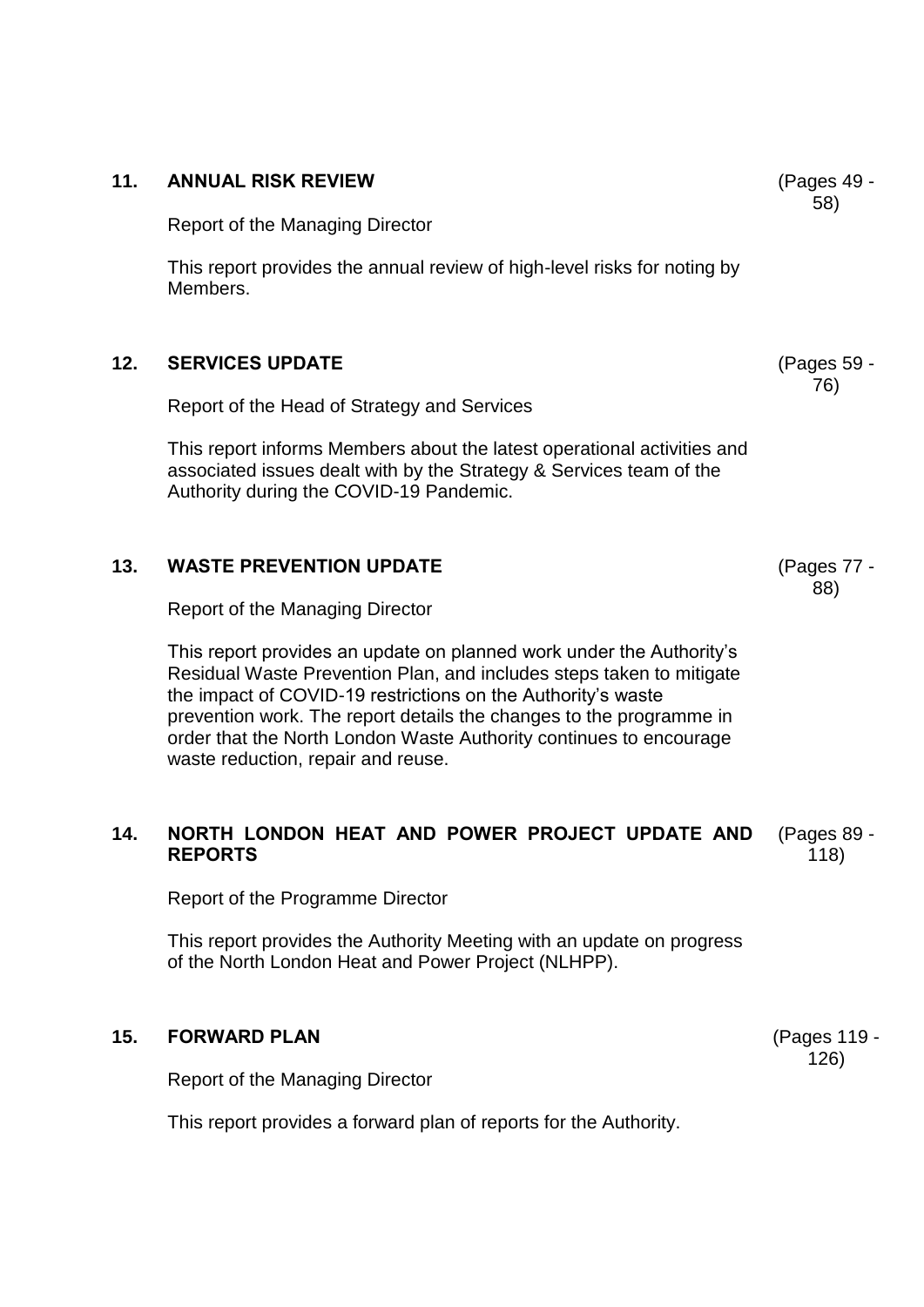# **16. ANY OTHER ITEMS THE CHAIR DECIDES TO TAKE AS URGENT**

## **17. LOCAL GOVERNMENT ACT 1972 - ACCESS TO INFORMATION**

It is drawn to the attention of members of the public and press that the reports relating to the items listed below are considered to be exempt within the meaning of Schedule 12A to the Local Government Act 1972, as amended. The Authority will be asked to pass a resolution, the effect of which is to exclude members of the public and press from the remaining part of the proceedings.

Information contained in the agenda items below is exempt because it falls within: Categories 3 and 5 of Schedule 12A Local Government Act 1972 (as amended). The Proper Officer has considered all the circumstances of the reports and is of the view that on balance the public interest in maintaining the exemption outweighs the public interest in disclosing the information.

#### Proposed resolution:-

"THAT the press and public be excluded from the proceedings of the North London Waste Authority on **25 June 2020** during consideration of the following items on Part II of the agenda, on the basis that, were Members of the public to be present, there would be disclosure of exempt information as defined in Schedule 12A to the Local Government Act 1972, as amended.

#### Specifically:

Exempt Information Category 3 – Information relating to the financial or business affairs of any particular person, including the authority holding that information, and not required to be registered under various statutes: the reasons why the public interest favours withholding the information are that the release of such information would prejudice the Authority's conduct of a commercial operation OR because the disclosure of the information is likely to prejudice the commercial interests of the Authority and organisations engaged in commercial activities as the information related to commercial activities that are conducted in a competitive environment.

Exempt Information Category 5 - Information in respect of which there is a claim to legal professional privilege: the reasons why the public interest favours withholding the information are that the release of such information could prejudice the safeguarding of openness in all communications between client and lawyer and the Authority's ability to ensure access to full and frank legal advice.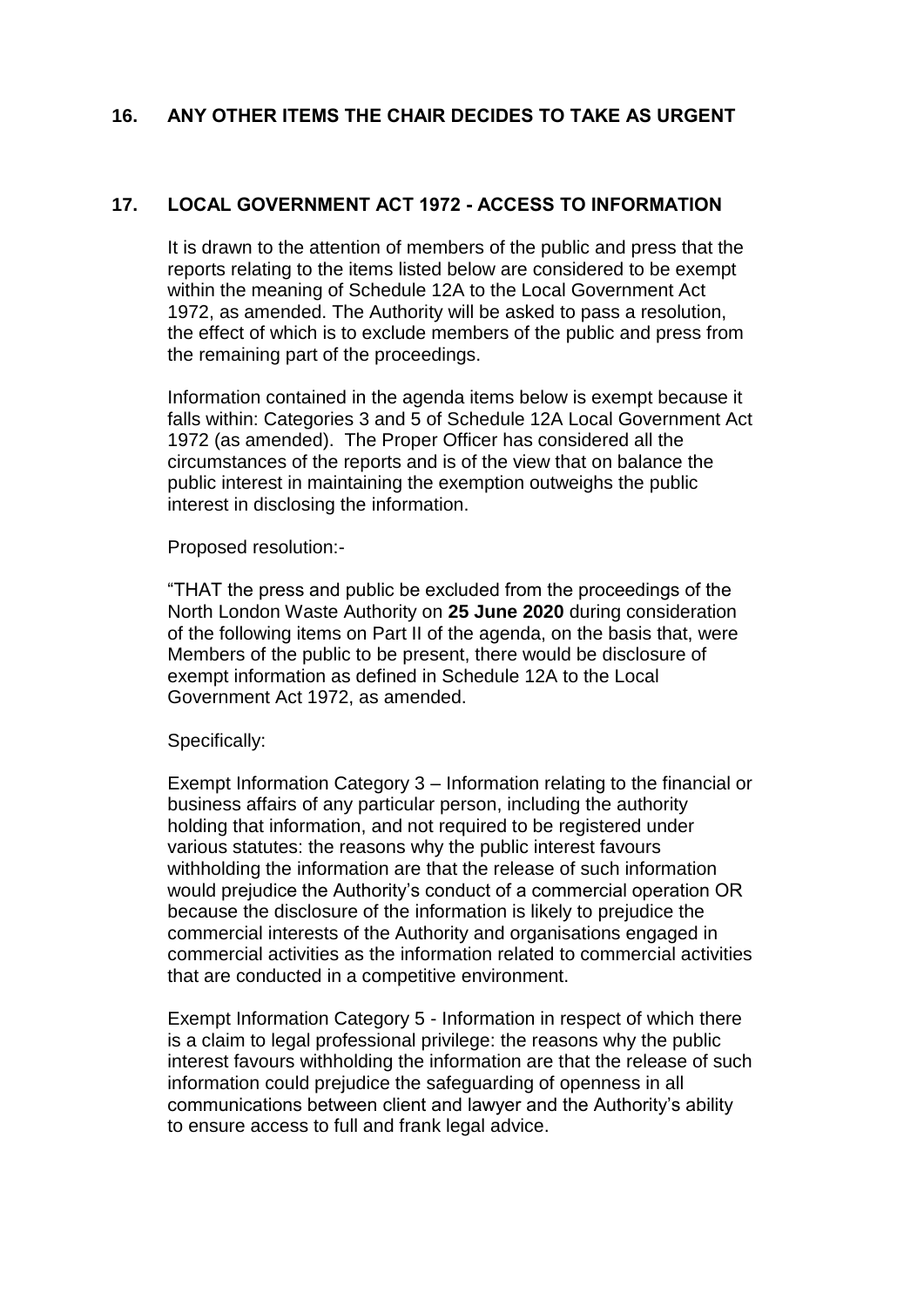# **Agenda Part II**

| 18. | <b>MINUTES</b>                                                                                                                                                                                        | (Pages 127 -<br>130) |
|-----|-------------------------------------------------------------------------------------------------------------------------------------------------------------------------------------------------------|----------------------|
|     | To approve and sign the private minutes of the meeting held on 13<br>February 2020.                                                                                                                   |                      |
| 19. | <b>GOVERNANCE OF LONDONENERGY LTD</b>                                                                                                                                                                 | (Pages 131 -<br>174) |
|     | Report of the Managing Director                                                                                                                                                                       |                      |
|     | This provides a regular report on the Governance of London Energy<br>Ltd.                                                                                                                             |                      |
| 20. | MIXED DRY RECYCLABLES (MDR) CONTRACT                                                                                                                                                                  | (Pages 175 -<br>180) |
|     | Report of the Head of Strategy and Services                                                                                                                                                           |                      |
|     | This report identifies the need to secure a long-term arrangement for<br>the recycling of the two Lots of Mixed Dry Recyclables initially awarded<br>to Bywaters in June 2019.                        |                      |
|     |                                                                                                                                                                                                       |                      |
| 21. | NORTH LONDON HEAT AND POWER PROJECT PROGRAMME<br><b>UPDATE</b>                                                                                                                                        | (Pages 181 -<br>196) |
|     | Report of the Programme Director                                                                                                                                                                      |                      |
|     | The report provides a status update on the North London Heat and<br>Power Project (NLHPP) concerning cost, commercial and key project<br>performance issues at the end of the April reporting period. |                      |
| 22. | NORTH LONDON HEAT AND POWER PROJECT - ENERGY<br>RECOVERY FACILITY WORKS PROCUREMENT                                                                                                                   | (Pages 197 -<br>280) |
|     | Report of the Programme Director                                                                                                                                                                      |                      |
|     | This report seeks authority to start the procurement of the construction<br>of the Energy Recovery Facility Project works.                                                                            |                      |
|     | The report includes an approach to project risk and allocation,<br>financing strategy and owner-controlled insurance programme.                                                                       |                      |

project, project development to date, the procurement and delivery